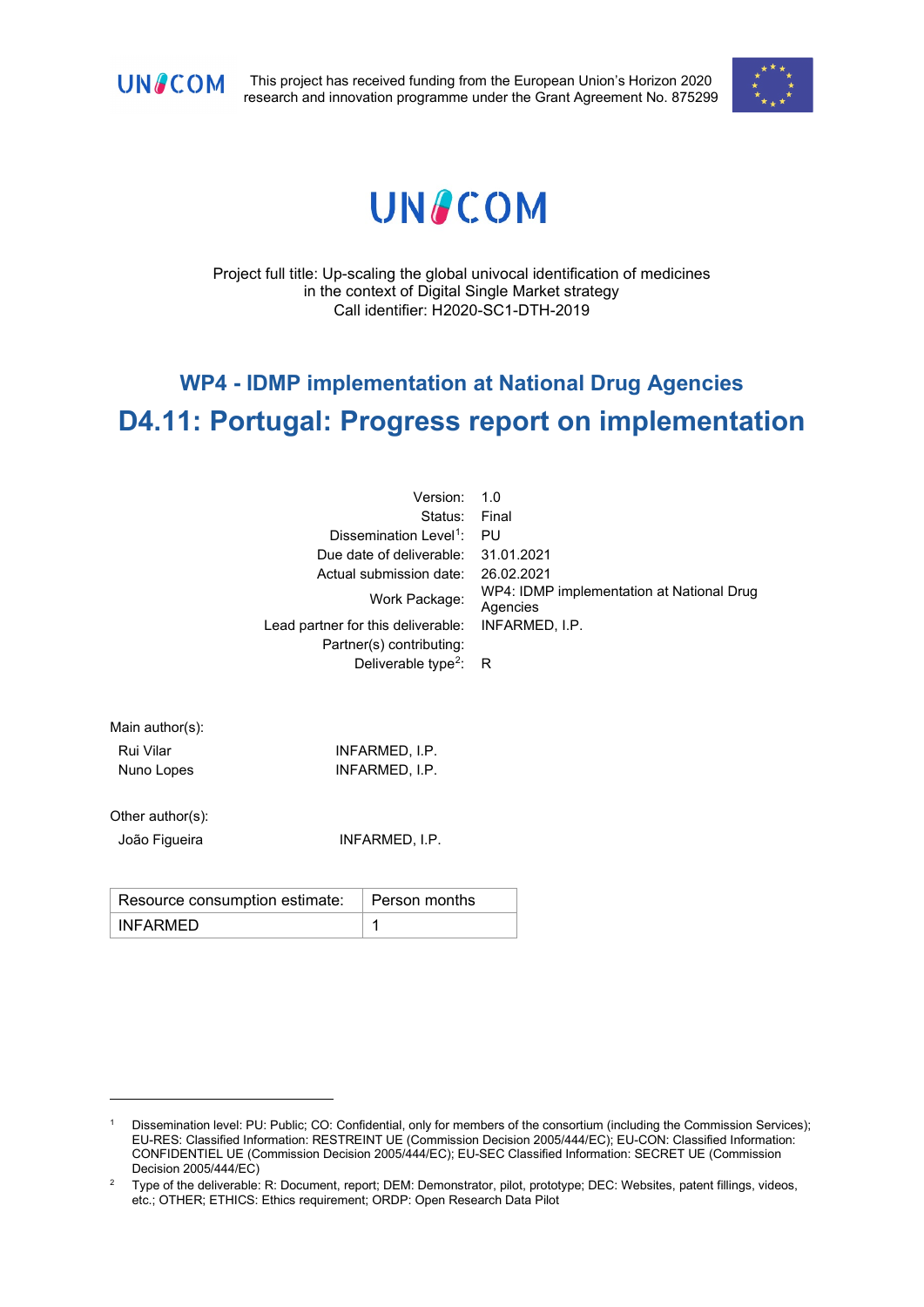# **Revision history**

| <b>Version</b> | <b>Date</b> | <b>Changes made</b>        | <b>Author(s)</b>           |
|----------------|-------------|----------------------------|----------------------------|
| 0.1            | 20.12.2020  | First draft                | Rui Vilar                  |
| 0.2            | 28.12.2020  | Review and comments        | Nuno Lopes / João Figueira |
| 0.3            | 15.01.2021  | Peer Review                | Sanja Grčić Plečko         |
| 0.4            | 20.01.2020  | Review and comments        | Nuno Lopes / João Figueira |
| 0.5            | 25.01.2021  | Review                     | <b>Rui Vilar</b>           |
| 1.0            | 26.01.2021  | Final check and submission | <b>FMP</b>                 |

#### **Statement of originality**

This deliverable contains original unpublished work except where clearly indicated otherwise. Acknowledgement of previously published material and of the work of others has been made through appropriate citation, quotation or both.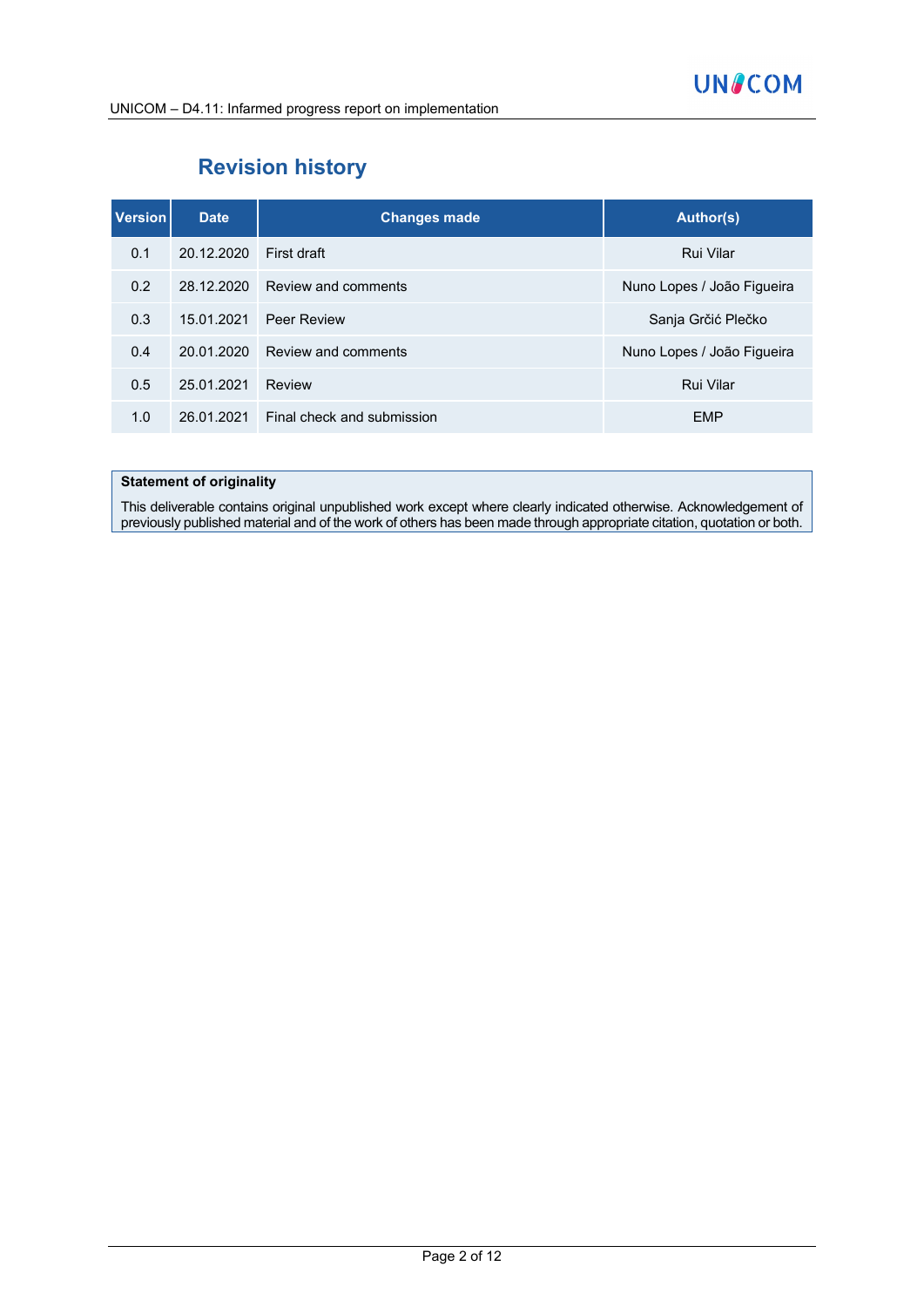#### Deliverable abstract

INFARMED is a government agency accountable to the Health Ministry, which evaluates, authorises, regulates and controls human medicines as well as health products, namely, medical devices and cosmetics for the protection of Public Health.

During the first year of UNICOM, first steps were taken towards refactoring of INFARMED's system into an ISO IDMP compliant model. In particular, these concerned ongoing data mapping and cleansing activities, simultaneously with gap analysis between current system and ISO IDMP.

Keywords: Infarmed, Portugal, UNICOM, SPOR, ISO, IDMP

This document contains material, which is the copyright of the members of the UNICOM consortium listed above, and may not be reproduced or copied without their permission.

The commercial use of any information contained in this document may require a license from the owner of that information.

This document reflects only the views of the authors, and the European Commission is not liable for any use that may be made of its contents. The information in this document is provided "as is", without warranty of any kind, and accept no liability for loss or damage suffered by any person using this information.

© 2019-2023. The participants of the UNICOM project.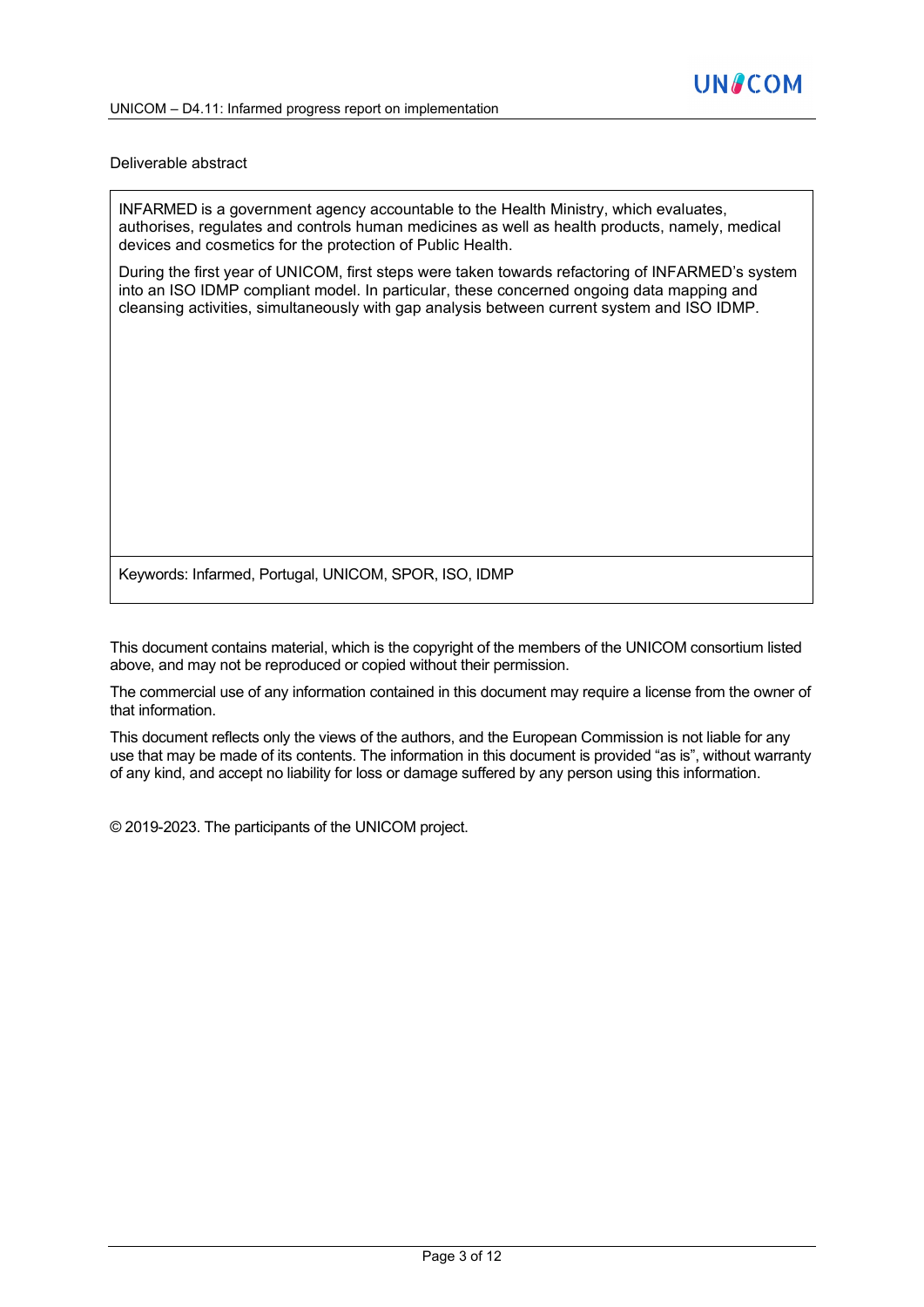# **TABLE OF CONTENTS**

| $\mathbf{1}$   |       |  |
|----------------|-------|--|
| $\overline{2}$ |       |  |
| 3              |       |  |
|                | 3.1   |  |
|                | 3.2   |  |
|                | 3.3   |  |
|                | 3.3.1 |  |
|                | 3.3.2 |  |
|                | 3.3.3 |  |
|                | 3.3.4 |  |
|                | 3.3.5 |  |
|                | 3.3.6 |  |
| 4              |       |  |

### **LIST OF FIGURES**

| Figure 1. Routes and Methods of Administration: screenshot of the mapping table.  10 |  |
|--------------------------------------------------------------------------------------|--|
|                                                                                      |  |
|                                                                                      |  |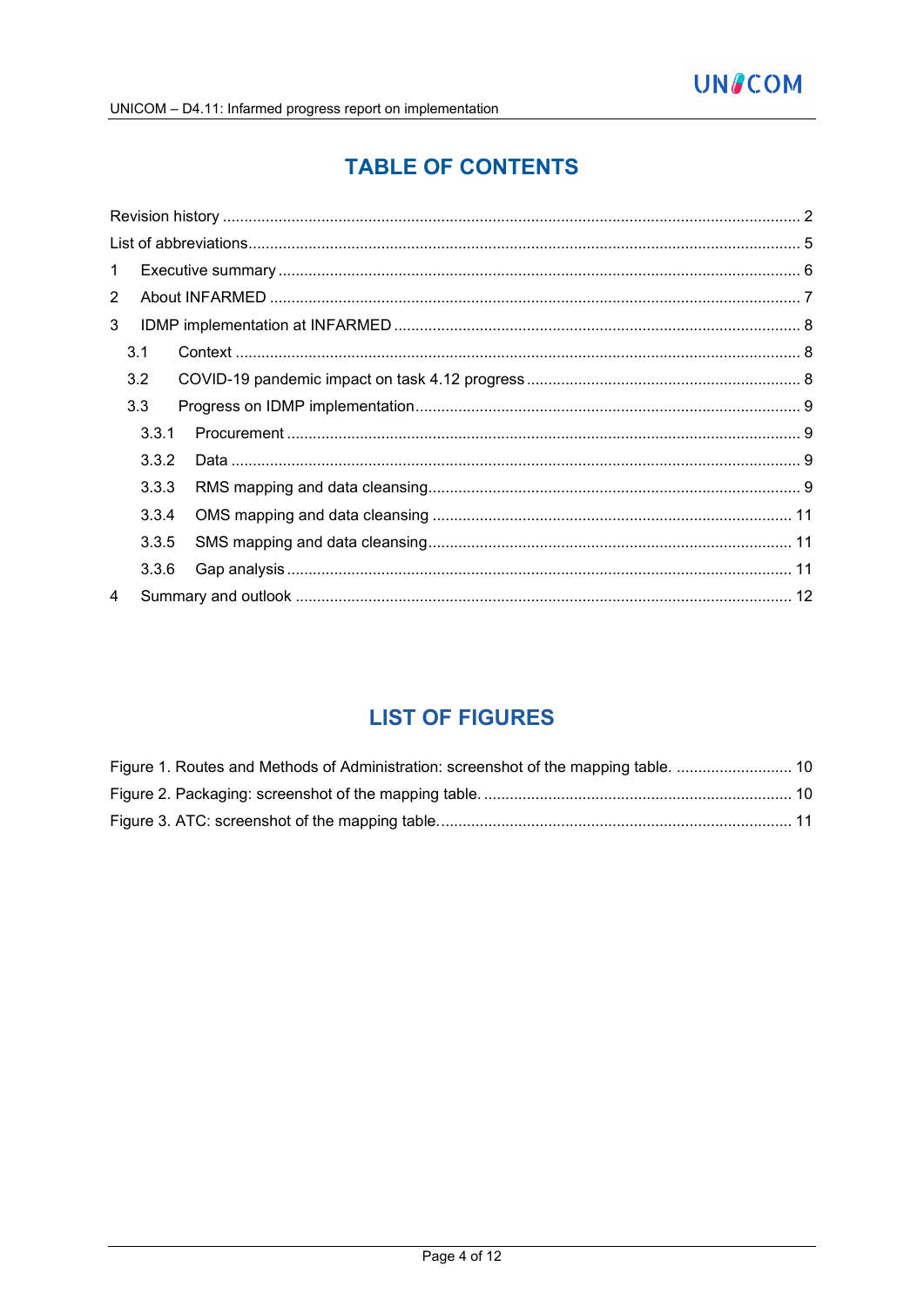# **List of abbreviations**

| <b>Abbreviation</b> | <b>Complete form</b>                                                                                                                                                                                                                                                                                                                                                         |
|---------------------|------------------------------------------------------------------------------------------------------------------------------------------------------------------------------------------------------------------------------------------------------------------------------------------------------------------------------------------------------------------------------|
| INFARMED, I.P.      | National Authority of Medicines and Health Products, I.P.                                                                                                                                                                                                                                                                                                                    |
| <b>UNICOM</b>       | Up-scaling the global univocal identification of medicines'                                                                                                                                                                                                                                                                                                                  |
| <b>WP</b>           | Working package                                                                                                                                                                                                                                                                                                                                                              |
| <b>SPOR</b>         | EMA service delivering quality data management services for substances, products,<br>organisations and referentials (SPOR) to power EU regulatory activities.<br>The four SPOR data management services are:<br>Substance Management Services (SMS)<br>Product Management Services (PMS)<br>Organisation Management Services (OMS)<br>Referentials Management Services (RMS) |
| <b>ISO IDMP</b>     | International Organization for Standardization Identification of Medicinal Products                                                                                                                                                                                                                                                                                          |
| <b>ATC</b>          | Anatomical Therapeutic Chemical (ATC) Classification                                                                                                                                                                                                                                                                                                                         |
| <b>FMA</b>          | European Medicines Agency                                                                                                                                                                                                                                                                                                                                                    |
| <b>OMS</b>          | <b>Organisation Management Services</b>                                                                                                                                                                                                                                                                                                                                      |
| <b>PMS</b>          | <b>Product Management Services</b>                                                                                                                                                                                                                                                                                                                                           |
| <b>RMS</b>          | Referentials Management Services                                                                                                                                                                                                                                                                                                                                             |
| <b>SMS</b>          | <b>Substance Management Services</b>                                                                                                                                                                                                                                                                                                                                         |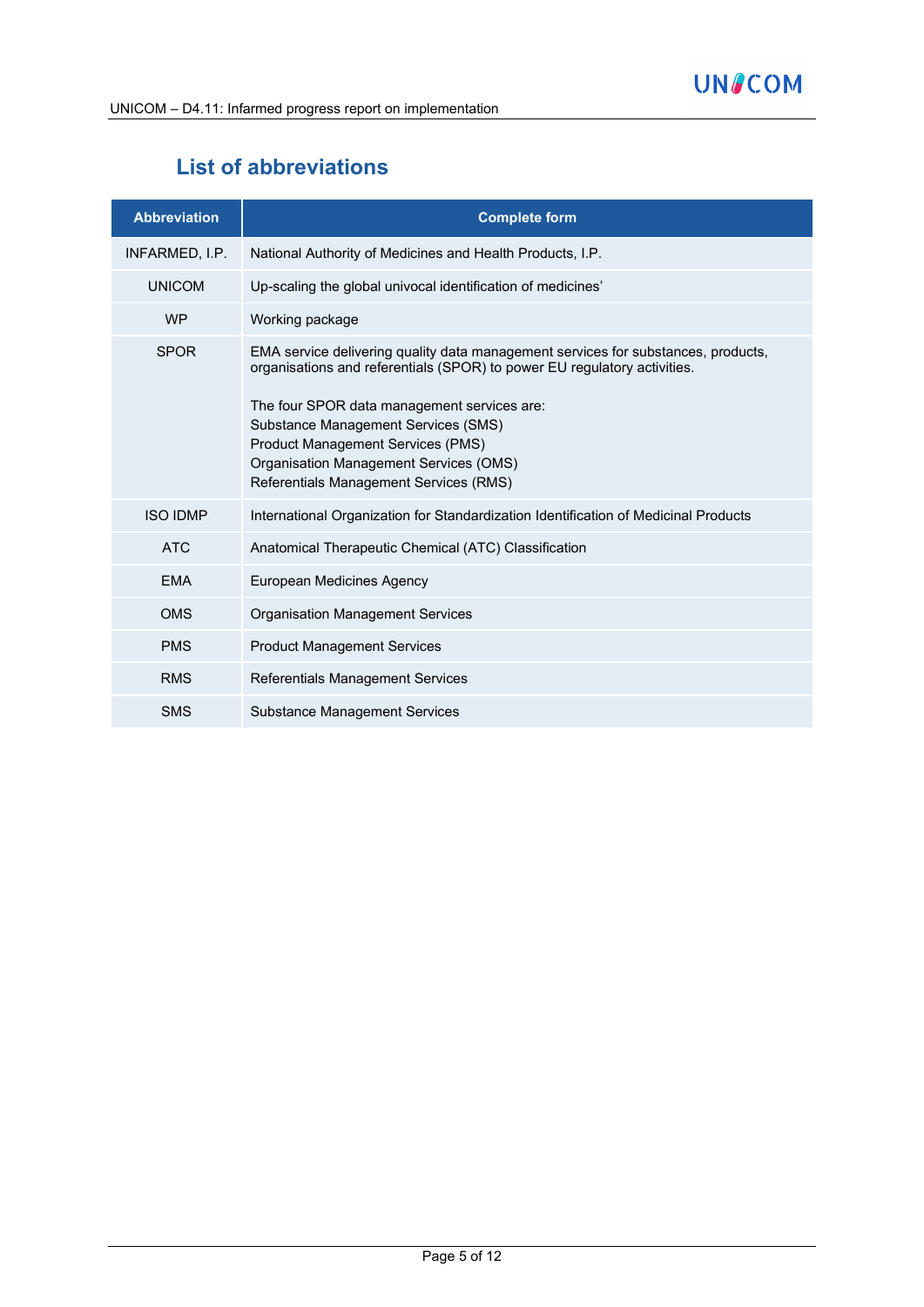### **1 Executive summary**

The pandemic had a severe impact on task 4.12 (Progressing ISO IDMP implementation at INFARMED in Portugal) progress, resulting in an overall project delay. In order to address and prevent any further delays, the project plan is currently under review.

Procurement for business analysis and solution architecture teams is concluded, procurement for a development team will be brought forward to prevent additional delays.

Data mapping and cleansing activities are ongoing for the RMS lists, to be followed by OMS related lists. PMS and SMS related lists will be mapped when available from EMA.

Gap analysis for RMS begun in November and is ongoing, expected to be concluded before the end of the first quarter 2021. OMS gap analysis to follow.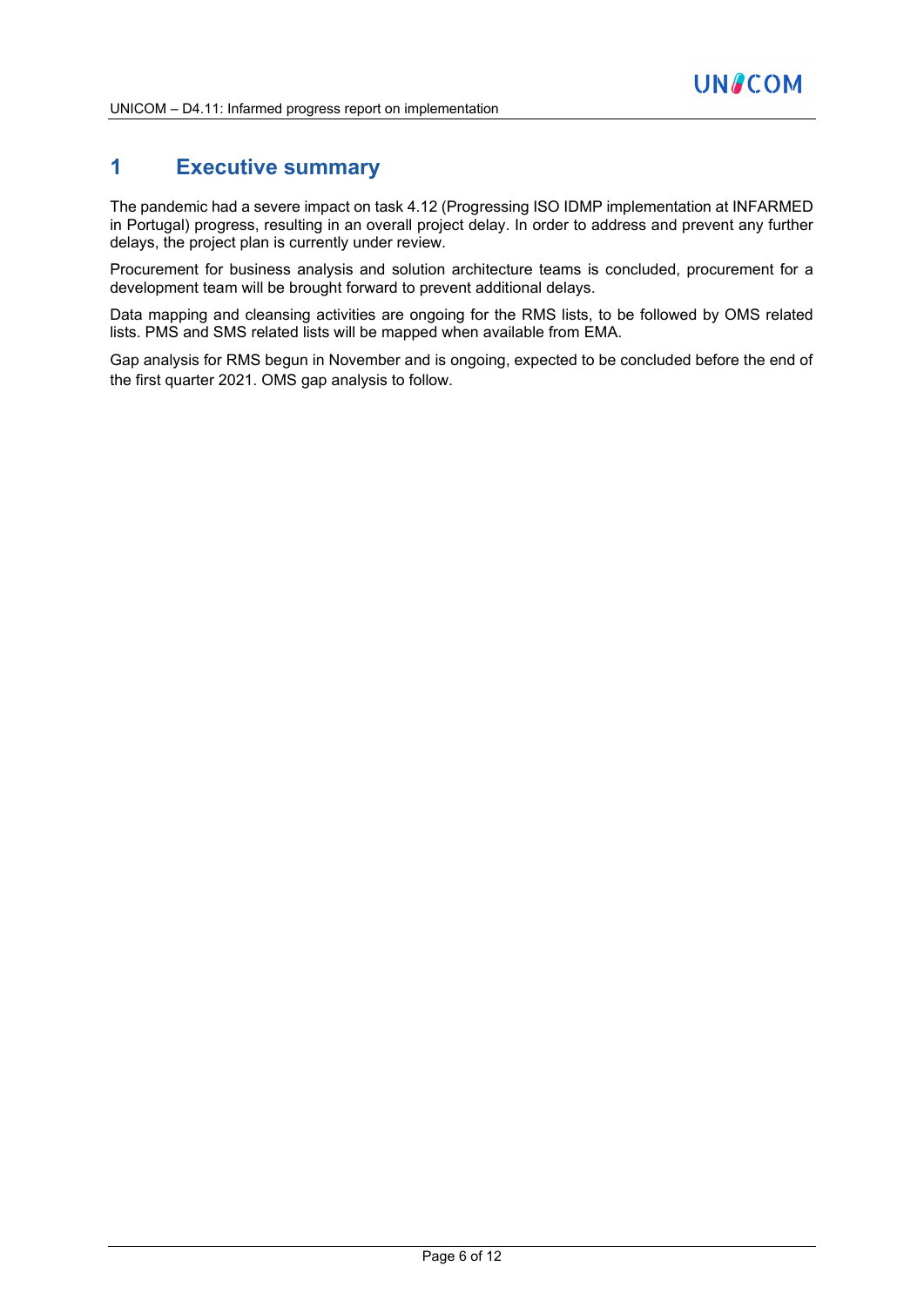### **2 About INFARMED**

INFARMED is a government agency accountable to the Health Ministry, which evaluates, authorises, regulates and controls human medicines as well as health products, namely, medical devices and cosmetics for the protection of Public Health. Amongst its attributions, Infarmed provides medicinal product master data to the national eHealth agency to support the national e-prescription/e-dispensation system. Therefore, implementation of ISO IDMP at Infarmed is a cornerstone for the global univocal identification of medicines for cross-border prescription in Portugal.

The tasks it pursues stem from its mission: to regulate and supervise the sectors of human medicines and health products, according to the highest standards of public health protection, and to ensure access for health professionals and citizens to quality, effective and safe medicines and health products.

The Institute's main goal is to ensure the quality, safety and efficacy of medicines authorised for marketing in Portugal, and the quality, safety and performance of health products in order to avoid the risks of their use while ensuring adequate standards of public health and consumer's protection.

Amongst Infarmed top activities the regulation and supervision of medicinal and health products from research up to their use by healthcare professionals and patients is of particular importance.

As a national agency that is responsible for the authorisation and regulation of medicinal products, Infarmed delivers national supporting data on medicines for e-prescription and e-dispensing, as well as identification of medicinal products in all national supply chain activities. Therefore, Infarmed will support within UNICOM the development and implementation of ISO-IDMP and supply ISO-IDMP compliant data for e-prescription and e-dispensing systems.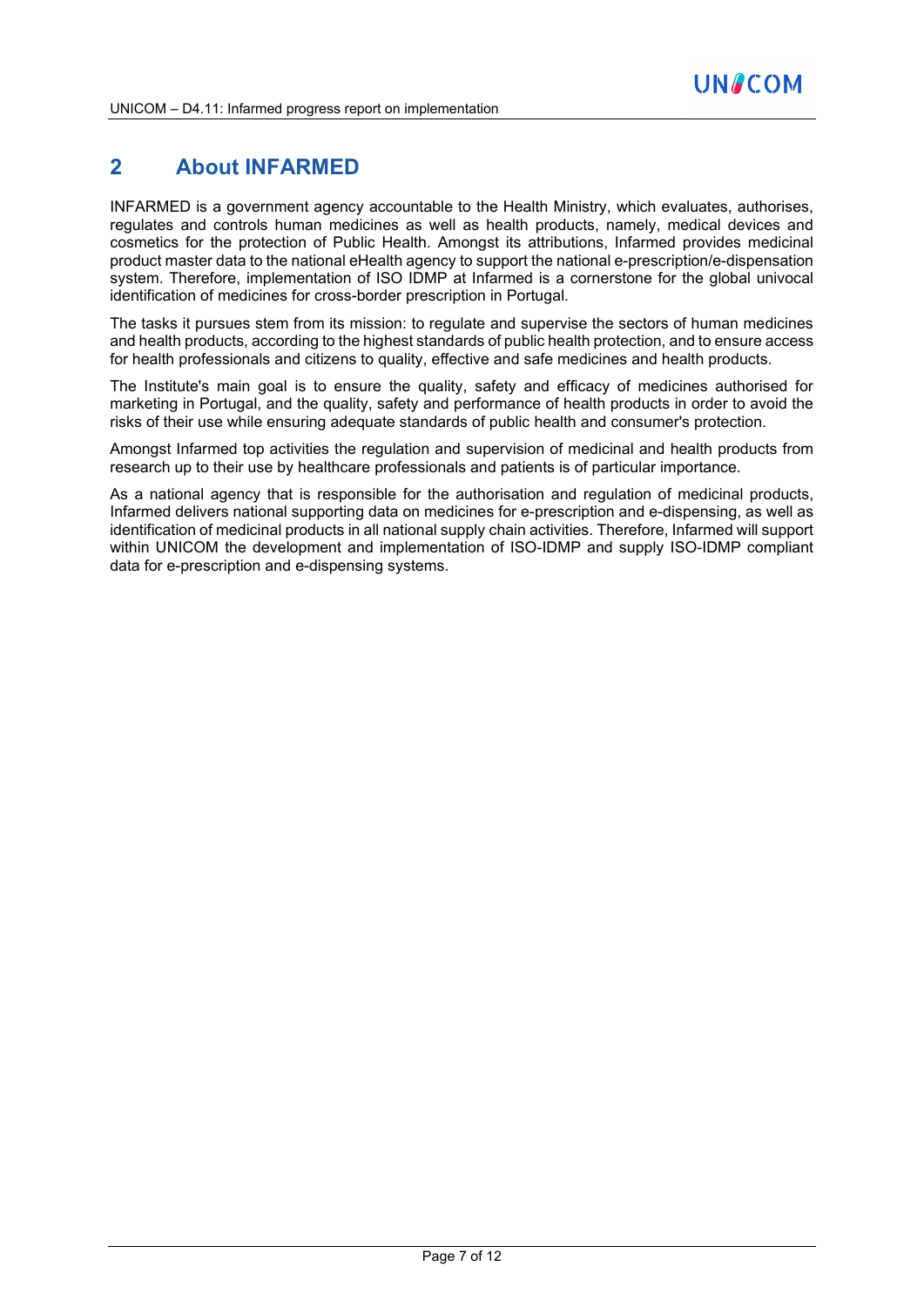### **3 IDMP implementation at INFARMED**

#### **3.1 Context**

The work to be reported upon is part of UNICOM workpackage 4 "IDMP implementation at National Drug Agencies." The Commission Implementing Regulation (EU) No 520/2012 (articles 25 and 26) states that European Union (EU) Member States, marketing authorisation holders and EMA shall make use of the ISO IDMP standards. NCAs at national level are responsible to maintain medicinal product data, and in many members states NCAs also provide medicinal product master data to eHealth providers. In order to implement ISO IDMP at national level, preparatory work on IT systems and medicinal product data repositories is necessary. This is also a prerequisite to provide ISO IDMP compliant data to eHealth organisations. It is key to implement the standards in a unified way to enable data exchange between NCAs and other essential partners (eHealth, ePrescription, cross-borderprescription) of the system, and software used for tracking regulatory activities (CTS).

The Communication and Tracking System (CTS) is the system used by the National Competent Authorities (NCAs) involved in the licensing of human and veterinary medicinal products via the mutual recognition and decentralised procedures. CTS supports the co-ordination and tracking of marketing authorisation, post-licensing and work sharing procedures as monitored by the *Coordination Groups for Mutual Recognition and Decentralised Procedures* for Human (CMDh) and Veterinary medicines (CMDv). The system serves as data provider for other applications. Owned by the Heads of Medicines Agencies, management responsibility for the CTS has been given to the CMDs.

Implementation of ISO IDMP at NCAs is performed in national implementation projects where the funding by UNICOM is a financial contribution in addition to the national investments (an estimated total of more than 20 Million Euros at 11 NCA's). The participation in the project enables faster national implementation and supports necessary collaboration. Objectives of WP 4 are, inter alia, to progress essential tasks to provide ISO IDMP-compatible IT-systems based on national implementation plans, to support legacy data migration towards ISO IDMP based on national migration plans, and to progress essential tasks on data connectivity to EMA's SPOR services based on national implementation plans.

In this context, task 4.12 concerns "Progressing ISO IDMP implementation at INFARMED in Portugal." INFARMED will refactor the national medicinal product database to become ISO IDMP compliant, migrate legacy data into the new ISO IDMP compliant model while continuing to implement the data connection to EMA's SPOR services where appropriate, support automation of data entry into internal databases, and interoperability between internal and EMA systems. Infarmed will also develop a prototype of an IDMP compliant data feed to the national ePrescription system and other systems in the national eHealth context.

#### **3.2 COVID-19 pandemic impact on task 4.12 progress**

The main activities planned for 2020 were as follows:

- ► Procurement for the Business Analysis and Solution Architecture Q1;
- $\triangleright$  RMS mapping and data cleansing Q2 to Q4:
- $\triangleright$  SPOR API: access request and specification analysis Q4;
- ► Gap analysis:
	- $\blacksquare$  RMS Q2 to Q3;
	- OMS Q4 to Q1 2021

Unfortunately, the pandemic had a severe negative impact on most of these activities, particularly on procurement activities and the INFARMED business experts' availability for planning of overall work across departments, resulting in an overall project delay.

In order to address and prevent any further delays, the project plan is being reviewed taking in consideration the following mitigation measures:

► When possible, anticipating the start date for procurement procedures, in order to account for the currently extended timelines of this process;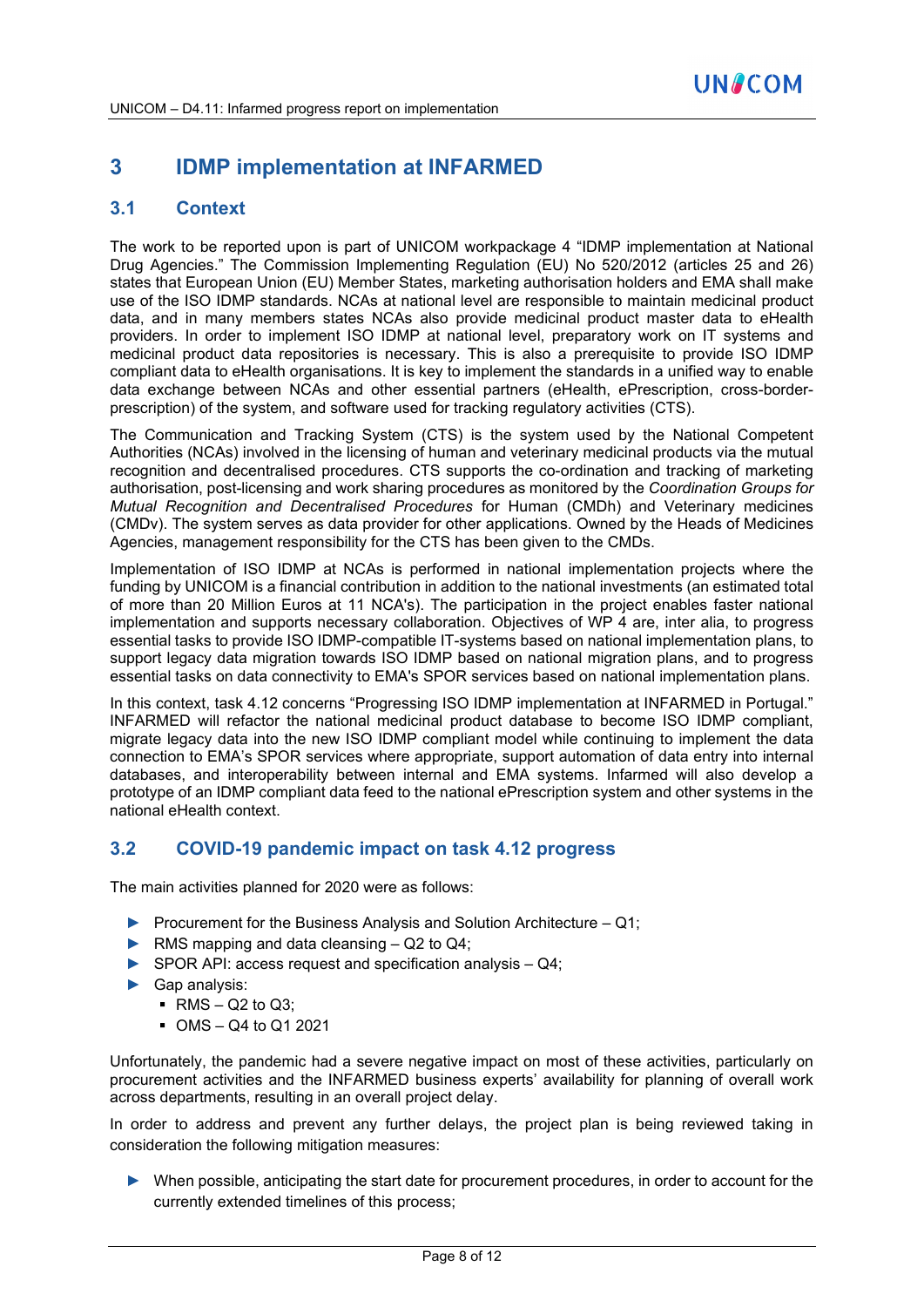- ► To reinforce the business expert/business analysis and development team capacities, in order to recuperate some of the delay;
- ► Whenever possible, consider the lessons learned shared by the other Unicom partners.

#### **3.3 Progress on IDMP implementation**

#### **3.3.1 Procurement**

Procurement for the Business Analysis and Solution Architecture teams have been concluded in late October 2020, in spite of the severe delays in the process caused by the pandemic situation.

The team members have been onboarded in November and are currently working on the gap analysis activities to be detailed below.

As a way to minimize further impact on the project due to the delay in procurement activities, the procurement for the development team will be brought forward a few months from the initially planned starting date in order to be concluded in time.

#### **3.3.2 Data**

Data mapping and cleansing activities between Infarmed's system and EMA's SPOR data bases have been postponed to begin in June of 2020, albeit with limited business resources.

#### **3.3.3 RMS mapping and data cleansing**

Mapping and data cleansing activities will take place in the following order:

- 1. Pilot Data lists to be used by the xBorder prescription pilot:
	- ► EDQM Lists:
		- ► Pharmaceutic Dose Form and related lists;
		- ► Routes and Methods of Administration;
		- ► Packaging;
		- ► Units of Presentation;
	- ► Units of Measurement;
	- ► ATC;
	- ► Legal Status for the supply;
	- ► Special precaution for storage;
	- ► Country;
- 2. Remaining RMS lists;
- 3. OMS related lists;
- 4. SMS related lists (when available);
- 5. PMS related lists (when available).

Mapping activities entail mapping of national term lists with SPOR lists, cleansing of national lists, transfer of SPOR terms that do not exist in national lists, and change requests to SPOR in case of national term in use inexistent in SPOR.

The mapping of the first batch of lists is still mostly ongoing, but has been concluded for the following lists:

- ► Routes and Methods of Administration;
- ► Packaging;
- ► ATC.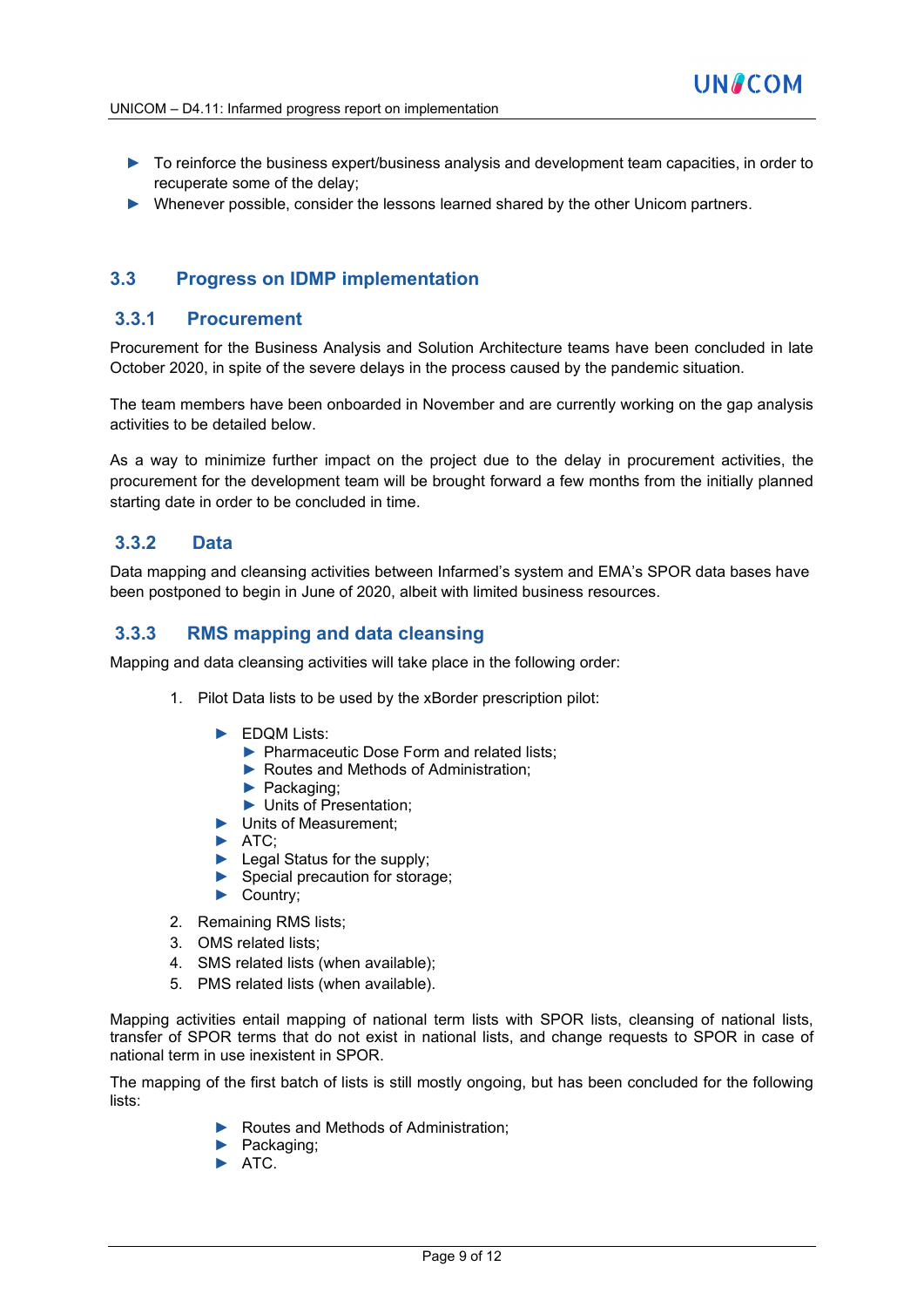# **UN&COM**

#### UNICOM – D4.11: Infarmed progress report on implementation

| $SPOR?$ - GUID   |                                                 | $-$ LOCALE $-$ VALUE |                                      | DISABLED -              | $DOMA -$   | STD TEI - ABREV - CODE |     |     | ABREV CHNM-     |
|------------------|-------------------------------------------------|----------------------|--------------------------------------|-------------------------|------------|------------------------|-----|-----|-----------------|
|                  |                                                 |                      |                                      |                         |            |                        |     |     |                 |
| <b>SPOR Only</b> | 100000075259 en                                 |                      | Intrapulmonary use                   | <b>CURRENT</b>          | Vet        |                        |     |     |                 |
| SPOR Only        | 100000075553 en                                 |                      | In drinking water use                | <b>CURRENT</b>          | <b>Vet</b> |                        |     |     |                 |
| <b>SPOR Only</b> | 100000143556 en                                 |                      | Nail use                             | <b>NULLIFIED</b>        | Human      |                        |     |     |                 |
| <b>SPOR Only</b> | 100000075251 en                                 |                      | Conjunctival use                     | <b>NON_CURREN Human</b> |            |                        |     |     |                 |
| <b>SPOR Only</b> | 100000075252 en                                 |                      | <b>Transmucosal use</b>              | <b>NON CURREN Human</b> |            |                        |     |     |                 |
|                  |                                                 |                      |                                      |                         |            |                        |     |     |                 |
|                  | Gimed only 69549160670a11e2a630b5b5f09c4d pt_PT |                      | EC - Uso intramedular (medula óssea  |                         |            | 0 <sup>7</sup>         |     | 804 |                 |
|                  | Gimed only 69549160670a11e2a630b5b5f09c4d en GB |                      | EC - Intramedullar (bone marrow) use |                         |            | 0 <sup>10</sup>        |     | 804 |                 |
|                  |                                                 |                      |                                      |                         |            |                        |     |     |                 |
| SPOR Only        | 100000075247 en                                 |                      | Interstitial use                     | PROVISIONAL Human       |            |                        |     |     |                 |
| <b>SPOR Only</b> | 100000170847 en                                 |                      | Coarse spray                         | PROVISIONAL Human       |            |                        |     |     |                 |
| SPOR Only        | 200000012510 en                                 |                      | instillation                         | PROVISIONAL Human       |            |                        |     |     |                 |
|                  |                                                 |                      |                                      |                         |            |                        |     |     |                 |
| SPOR Only        | 200000010603 en                                 |                      | Intraputaminal use                   | <b>CURRENT</b>          | Human      |                        |     |     |                 |
|                  |                                                 |                      |                                      |                         |            |                        |     |     |                 |
| <b>SPOR Only</b> | 100000075275 en                                 |                      | <b>Buccal use</b>                    | <b>CURRENT</b>          | Human      |                        |     |     |                 |
| <b>SPOR Only</b> | 100000075275 pt                                 |                      | Uso bucal                            | <b>CURRENT</b>          | Human      |                        |     |     |                 |
| <b>SPOR Only</b> | 100000075554 en                                 |                      | Submucosal use                       | <b>CURRENT</b>          | Human      |                        |     |     |                 |
| <b>SPOR Only</b> | 100000075554 pt                                 |                      | Via submucosa                        | <b>CURRENT</b>          | Human      |                        |     |     |                 |
| <b>SPOR Only</b> | 100000155948 en                                 |                      | Intraportal use                      | <b>CURRENT</b>          | Human      |                        |     |     |                 |
| <b>SPOR Only</b> | 100000155948 pt                                 |                      | Via intraportal                      | <b>CURRENT</b>          | Human      |                        |     |     |                 |
| <b>SPOR Only</b> | 100000156091 en                                 |                      | Intracholangiopancreatic use         | <b>CURRENT</b>          | Human      |                        |     |     |                 |
| <b>SPOR Only</b> | 100000156091 pt                                 |                      | Via intracolangiopancreática         | <b>CURRENT</b>          | Human      |                        |     |     |                 |
|                  |                                                 |                      |                                      |                         |            |                        |     |     |                 |
|                  | Gimed only 697cb2d0670a11e2a8d68d49ddbb15 en_GB |                      | EC - Infiltration use                |                         |            | $\bf{0}$               |     | 824 |                 |
|                  | Gimed only 697cb2d0670a11e2a8d68d49ddbb15 pt PT |                      | EC - Infiltracão                     |                         |            | $\bf{0}$               |     | 824 |                 |
|                  |                                                 |                      |                                      |                         |            | 1 <sup>7</sup>         |     | 135 |                 |
| Match            | 17B22EA8015E2481E050A8C034290 en GB             |                      | <b>Infiltration</b>                  |                         |            |                        |     |     | <b>Infiltra</b> |
| Match            | 17B22EA8015E2481E050A8C034290 pt PT             |                      | Infiltracão                          | n                       |            |                        | To. | 135 | <b>Infiltra</b> |

**Figure 1.** Routes and Methods of Administration: screenshot of the mapping table.

| Match?<br>$\sim$ | <b>VALUE</b><br>×.       | Lista                    | <b>GUID</b>                                                                    | LOI - VALUE              | $DOMAI -$<br>÷.    |   | $DISA = STD$ - $ZI - T$ |
|------------------|--------------------------|--------------------------|--------------------------------------------------------------------------------|--------------------------|--------------------|---|-------------------------|
| Gimed Only       | Dropper                  |                          | Dispositivos Adm 73f9ea50670211e2b937ed4a77fd4I en_GB Dropper                  |                          |                    |   | 0'045                   |
| Gimed Only       | Conta-gotas              |                          | Dispositivos Adm 73f9ea50670211e2b937ed4a77fd4l.pt_PT Conta-gotas              |                          |                    |   | 0''045                  |
| Gimed Only       | Kit for perfusion        |                          | Dispositivos Adm 73fa1160670211e2b93ce3c53b0f8e en_GB Kit for perfusion        |                          |                    |   | 0'047                   |
| Gimed Only       | Conjunto para perfusão   |                          | Dispositivos Adm. 73fa1160670211e2b93ce3c53b0f8e.pt_PT. Conjunto para perfusão |                          |                    |   | 0''047                  |
|                  |                          |                          |                                                                                |                          |                    |   |                         |
| SPOR Only        | Lid                      | Closure                  | 200000010647 en                                                                | Lid                      | Human & V CURRENT  |   |                         |
| SPOR Only        | Valve                    | Closure                  | 100000166980 en                                                                | Valve                    | Human & V CURRENT  |   |                         |
|                  |                          |                          |                                                                                | Válvula                  |                    |   |                         |
| SPOR Only        | Oral applicator          | <b>Administration De</b> | 100000173982 en                                                                | Oral applicator          | Human & V. CURRENT |   |                         |
|                  |                          |                          |                                                                                | Aplicador oral           |                    |   |                         |
| SPOR Only        | Pen                      | <b>Administration De</b> | 200000005068 en                                                                | Pen                      | Human & V. CURRENT |   |                         |
|                  |                          |                          |                                                                                | Caneta                   |                    |   |                         |
| SPOR Only        | Administration system    | <b>Administration De</b> | 100000075664 en                                                                | Administration system    | Human & V. CURRENT |   |                         |
| SPOR Only        | Sistema de administração | <b>Administration De</b> | 100000075664 pt                                                                | Sistema de administração | Human & V CURRENT  |   |                         |
| SPOR Only        | Needle-free injector     | <b>Administration De</b> | 100000116196 en                                                                | Needle-free injector     | Human & V CURRENT  |   |                         |
| SPOR Only        | Injetor sem seringal     | <b>Administration De</b> | 100000116196 pt                                                                | Injetor sem seringa      | Human & V CURRENT  |   |                         |
| SPOR Only        | Dose dispenser           | <b>Administration De</b> | 100000173983 en                                                                | Dose dispenser           | Human & V CURRENT  |   |                         |
| SPOR Only        | Dispensador de dose      | <b>Administration De</b> | 100000173983 pt                                                                | Dispensador de dose      | Human & V CURRENT  |   |                         |
|                  |                          |                          |                                                                                |                          |                    |   |                         |
| Gimed Only       | Pipette applicator VET   |                          | Dispositivos Adm 73efd830670211e2b798a1830b0d7 en_GB Pipette applicator VET    |                          |                    |   | 0'030                   |
| Gimed Only       | Fecho com pipeta VET     |                          | Dispositivos Adm 73efd830670211e2b798a1830b0d7 pt_PT Fecho com pipeta VET      |                          |                    |   | 0''030                  |
| Match            | Pipette applicator       |                          | Dispositivos Adm 73f92700670211e2b905cc685d4ec en_GB Pipette applicator        |                          |                    |   | 1''044                  |
| Match            | Fecho com pipeta         |                          | Dispositivos Adm 73f92700670211e2b905cc685d4ec.pt_PT Fecho.com.pipeta.         |                          |                    | n | 17044                   |
|                  |                          |                          |                                                                                |                          |                    |   |                         |
| Match            | Needle applicator        |                          | Dispositivos Adm 73f72b30670211e2b8a5c161f67f69f en GB Needle applicator       |                          |                    | n | 0'039                   |
| Gimed Only       | Aplicador com aquiha     |                          | Dispositivos Adm. 73f72b30670211e2b8a5c161f67f69f pt_PT. Aplicador com aqulha  |                          |                    | n | 0''039                  |
| SPOR Only        | Fecho com agulha         | Closure                  | 100000073535 pt                                                                | Fecho com agulha         | Human & V CURRENT  |   |                         |

Figure 2. Packaging: screenshot of the mapping table.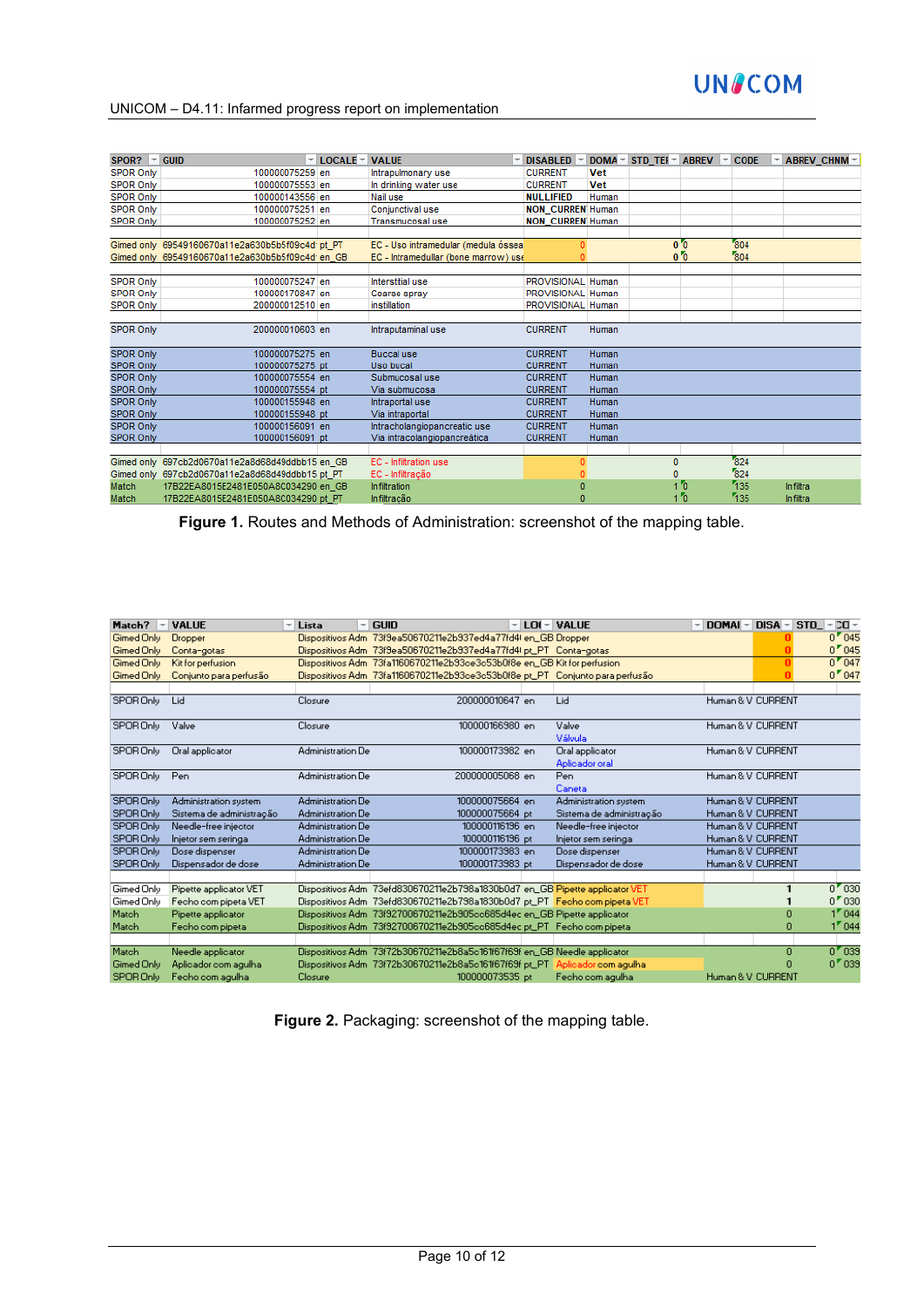

| Match? $\overline{\phantom{a}}$ ID | $\blacktriangleright$ Language $\blacktriangleright$ CODE $\blacktriangleright$ VALUE |                 |                                                         | $\vee$ Match String $\vee$ DISABLED $\vee$ ANO $\vee$ SPOR ID |              |      |                 |                | $\vee$ SPOR L $\vee$ SPOR $\overline{\cdot}$ SPOR $\overline{\cdot}$ SPOR Stat $\vee$ |
|------------------------------------|---------------------------------------------------------------------------------------|-----------------|---------------------------------------------------------|---------------------------------------------------------------|--------------|------|-----------------|----------------|---------------------------------------------------------------------------------------|
|                                    | Gimed Only 8c8cf4b069f811e28cd6e6764e2e1bff en GB                                     | L04AB           | Tumor necrosis factor alpha (TNF-alph L04AB - Tumor ned |                                                               | $\mathbf{0}$ | 2020 | #N/D            |                |                                                                                       |
| <b>SPOR Only</b>                   | 100000096864 en                                                                       | L04AB           | Tumor necrosis factor alpha (TNF-a) ir CURRENT          |                                                               | 100000000012 |      |                 |                |                                                                                       |
|                                    | Gimed Only d8a5dc80696811e2948b9b4f5b2569a en GB                                      | R06AX27         | desloratadine                                           | R06AX27 - deslora                                             | $\Omega$     | 2020 | #N/D            |                |                                                                                       |
| <b>SPOR Only</b>                   | 100000098334 en                                                                       | <b>R06A X27</b> | desloratadine                                           | <b>CURRENT</b>                                                | 100000000012 |      |                 |                |                                                                                       |
|                                    | Gimed Only 23585dd0672911e2a0a1889b350dc8 en GB                                       | S01EA           | Sympathomimetics in glaucoma therapy S01EA - Sympatho   |                                                               | $\bf{0}$     | 2020 | #N/D            |                |                                                                                       |
| <b>SPOR Only</b>                   | 100000098489 en                                                                       | S01EA           | Sympathomimetics in glaucoma therapy CURRENT            |                                                               | 100000000012 |      |                 |                |                                                                                       |
|                                    | Gimed Only 00ac06a06a0911e28d35b94aef5dcd3en GB                                       | <b>V09IX07</b>  | fluorocholine(18F)                                      | V09IX07 - fluorocho                                           | $\mathbf{0}$ | 2020 | #N/D            |                |                                                                                       |
| <b>SPOR Only</b>                   | 100000116289 en                                                                       | <b>V09IX07</b>  | fluorocholine (18F)                                     | <b>CURRENT</b>                                                | 100000000012 |      |                 |                |                                                                                       |
| <b>SPOR Only</b>                   | 200000012481 en                                                                       | <b>B06AX02</b>  | betibeglogene autotemcel                                | <b>CURRENT</b>                                                | 100000000012 |      |                 |                |                                                                                       |
| <b>SPOR Only</b>                   | 200000010632 en                                                                       | L01XC37         | polatuzumab vedotin                                     | <b>CURRENT</b>                                                | 100000000012 |      |                 |                |                                                                                       |
| <b>SPOR Only</b>                   | 200000012517 en                                                                       | L01XC38         | isatuximab                                              | <b>CURRENT</b>                                                | 100000000012 |      |                 |                |                                                                                       |
| <b>SPOR Only</b>                   | 200000013641 en                                                                       | L01XC39         | belantamab matodotin                                    | <b>CURRENT</b>                                                | 100000000012 |      |                 |                |                                                                                       |
| <b>SPOR Only</b>                   | 200000015177 en                                                                       | L04AA45         | filgotinib                                              | <b>CURRENT</b>                                                | 100000000012 |      |                 |                |                                                                                       |
| <b>SPOR Only</b>                   | 200000013491 en                                                                       | R07AX32         | ivacaftor, tezacaftor and elexacaftor                   | <b>CURRENT</b>                                                | 100000000012 |      |                 |                |                                                                                       |
| Match                              | 8E429E08262DF464E050A8C03429 en GB                                                    | <b>J05AR21</b>  | dolutegravir and rilpivirine                            | J05AR21 - dolutegi                                            | $\mathbf{0}$ | 2020 | 200000003480 en | <b>J05AR21</b> | dolutegravi NULLIFIED                                                                 |
| Match                              | 2ae87160672a11e2821cdb4f6f4402fe en GB                                                | А               | ALIMENTARY TRACT AND METABOA - ALIMENTARY               |                                                               | $\mathbf{0}$ | 2020 | 100000093554 en | А              | <b>ALIMENTA CURRENT</b>                                                               |
| Match                              | 2ae8e690672a11e28225fa56aba3f71 en GB                                                 | A01             | STOMATOLOGICAL PREPARATION: A01 - STOMATOL(             |                                                               |              | 2020 | 100000093555 en | A01            | <b>STOMATO CURRENT</b>                                                                |
| Match                              | 2ae87160672a11e2821189cab209d2en GB                                                   | A01A            | STOMATOLOGICAL PREPARATION A01A - STOMATO               |                                                               |              | 2020 | 100000093556 en | <b>A01A</b>    | <b>STOMATO CURRENT</b>                                                                |
| Match                              | 2ae89870672a11e28221fbc64c22b83en GB                                                  | A01AA           | Caries prophylactic agents                              | A01AA - Caries pro                                            |              | 2020 | 100000093557 en | A01AA          | Caries prot CURRENT                                                                   |

**Figure 3.** ATC: screenshot of the mapping table.

Priority, inclusion and exclusion of lists for mapping and translations will be under continuous scrutiny depending on project needs for the xBorder prescription pilot.

The knowledge achieved with mapping activities includes a better knowledge of the various categories of lists that exist in SPOR, their relationship with national lists, and with corresponding fields in national databases. Although at an initial stage, the mapping activities, have already identified some potential issues such as the existence of SPOR lists that are currently stored as unstructured data.

#### **3.3.4 OMS mapping and data cleansing**

OMS mapping and data cleansing will begin when the RMS activities are concluded, currently estimated for the second quarter 2021.

#### **3.3.5 SMS mapping and data cleansing**

SMS / PMS activities planning is currently under review.

#### **3.3.6 Gap analysis**

In the Gap analysis phase, we will compare Infarmed's current data model against the ISO IDMP model and define the activities needed to reach the final model.

The Gap analysis model will follow the same order used for the data mapping and cleansing activities:

- 1. RMS;
- 2. OMS;
- 3. SMS & PMS.

The Gap analysis for RMS begun in November and is ongoing, expected to be concluded before the end of the first quarter 2021.

Gap analysis timeline for the next phases (OMS, SMS & PMS) is currently being reviewed.